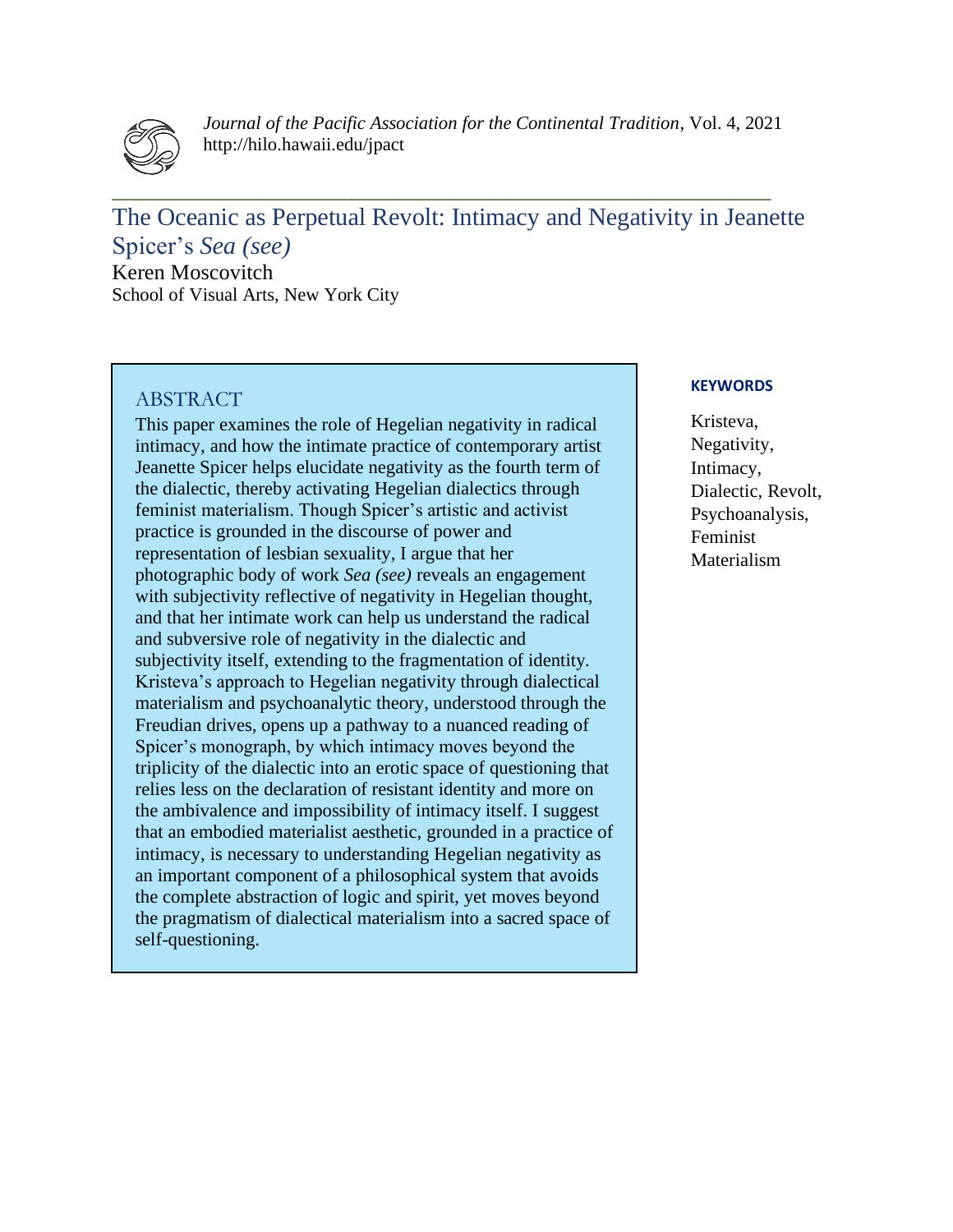21. We become like them, alive in a vision

fetched down through history entire. By that time she is a person with scratches all over, her back especially. I felt as if I could see through them.

 $-$ James Capozzi<sup>1</sup>

### **1. Beyond the Dialectic**

What lies beyond the dialectic, beyond the bonds of love and subjectivity, inside the everturning, perpetually twisting bodies and minds of radical intimates? This paper examines the role of Hegelian negativity in radical intimacy and how the intimate practice of contemporary artist Jeanette Spicer helps elucidate negativity as the fourth term of the dialectic, thereby activating Hegelian dialectics through feminist materialism. Though Spicer's artistic and activist practice is grounded in the discourse of power and representation of lesbian sexuality,<sup>2</sup> I argue that her photographic body of work *Sea (see)* reveals an engagement with subjectivity reflective of negativity in Hegelian thought, and that her intimate work can help us understand the radical and subversive role of negativity in the dialectic and subjectivity itself, extending to the fragmentation of identity. In *Revolution in Poetic Language*, Julia Kristeva addresses Hegelian negativity through dialectical materialism and psychoanalytic theory and articulates the liquifying rejection of negativity as understood through the Freudian drives. Kristeva's gesture opens up a pathway to a nuanced reading of Spicer's monograph, by which intimacy moves beyond the triplicity of the dialectic into an erotic space of questioning that relies less on the declaration of resistant identity and more on the ambivalence and impossibility of intimacy itself. In dialogue with the theoretical literature, I introduce Spicer's photographic monograph *Sea (see)*, published in 2018 (figure 1), and offer a detailed analysis of several foundational images from the book, as well as an overview of the arc of the narrative and the imagery found within. In doing so, I suggest that an embodied materialist aesthetic, grounded in a practice of intimacy, is necessary to understanding negativity as an important component of a philosophical system that integrates the abstraction of logic and spirit as expressed in Hegel's idealism, with an engagement with lived experience found in dialectical materialism. These seemingly divergent threads of dialectics interweave in Kristeva's writings, reframed and enriched by Freudian theory to describe the subject's entrée into symbolic language via the semiotic of the drives, and are reflected in intimate art practices such as Spicer's to produce sacred spaces of self-questioning.

Spicer's photographic monograph *Sea (see)* chronicles a pivotal relationship on her journey of questioning sexuality, intimacy and subjectivity. Spicer presents quiet depictions of her lover's body at a remote beach, and in a small country house, through the lens of the lesbian gaze. The terrain of the photographs traverses summer and winter, and reveals a body simultaneously open and closed, exposed and hidden. The softness of Spicer's gaze stares openly at the object of her desire. In the perpetual comings and goings of the tide and the sea, Spicer sees into the ontology of unstable subjectivity, femininity and their collision in intimacy. A space opens up between the water and the shore, the sea and the house, the oceanic unconscious and the structure of the built dwelling. This rift is a rift in self-consciousness, and an opening for intimate revolt in confrontation with the non-representability of both self and other. Spicer literally objectifies her lover—turns

<sup>1</sup> Capozzi's poem "Myth of Origins" appears in the opening pages of Spicer's monograph. Spicer, Jeanette. *Sea (see)*. 1st ed. Hollis, NH: Kris Graves Projects, LLC, 2018.

<sup>2</sup> Spicer is a founding editor of *WMN*, a zine of lesbian art and poetry. "Lesbian Art and Poetry." *WMN*, 28 Dec. 2020, www.wmnzine.com/.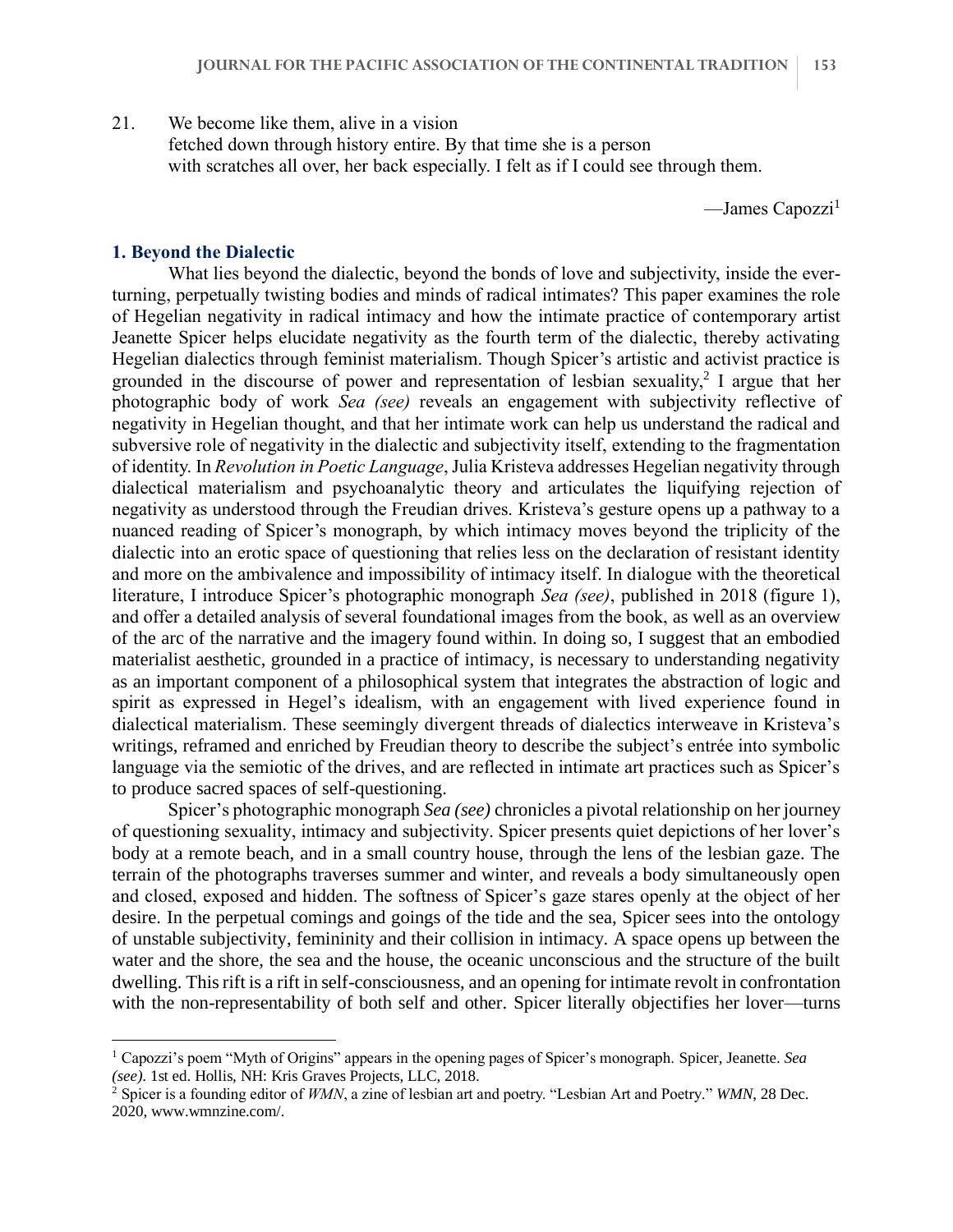#### **154 K. MOSCOVITCH**

her body, and therefore her only representable form, into the Lacanian *objet petit a*, the object cause of desire. Just as the sea contains multitudes beyond its visible surface, however, desire is more than dialectical; it includes within its formulation that which Kristeva refers to as "the *fourth term* of the true dialectic<sup>33</sup>—the repressed element of *negativity*, not to be confused with *nothingness* or *negation*. In his own writings on intimacy and the dialectic, contemporary philosopher Christopher Lauer invites an understanding of dialectics as a process of deepening and persistent failure. Lauer argues that "dialectics *is* philosophical engagement with intimacy,"<sup>4</sup> a position that I contend psychoanalysis shares and is articulated in Kristeva's examination of excluded elements of the dialectic which have been subsumed by the determination of the subject. This paper presents Spicer's project as an intimate foray into negativity as a transgressive function of the dialectic, and intimacy as the threat of subjective collapse. Through mirroring, recollection, and the "metaphorical and metonymical rifts of discourse"<sup>5</sup> described by Kristeva, Spicer enters into the lacuna of sexual intimacy, where representations slip and evade the eye, facilitating poetic collisions between concepts and the material realm.

How might we reconcile Hegel's speculative system, couched in scientific logic and Christian religious sentiment, with a queer feminist materialist aesthetic of intimacy? Marxist interpretations of the dialectic have produced tangible, materialist interpretations of Hegel's logic, which are directly mappable onto hegemonic human relations and have played an important role in feminist, queer and postcolonial investigations. Kristeva's contributions, however, are unique in their appropriation of the spiritual foundations of Hegel's writings, working in concert with the interior mining endemic to Freudian psychoanalysis to produce a secular philosophy of poetic subjectivity with intimacy at its core. We may find the roots of Kristeva's arguments in Hegel's theological beliefs, through which Hegel articulates the dissolution of the mind-body dichotomy via dialectical engagement between, and consequent sublation of, subject and object. Hegel's writings presage Kristeva's contemporary ideas and Spicer's visual practice when he argues:

Just as religion and religious worship consist in overcoming the antithesis of subjectivity and objectivity, so science too and philosophy have no other task than to overcome this antithesis with the medium of thought. The aim of knowledge is to divest the objective world that stands opposed to us of its strangeness, and, as the phrase is, to find ourselves at home in it: which means no more than to trace the objective world back to the notion to our innermost self.<sup>6</sup>

The return to interiority via the quest for knowledge is perhaps the quintessence of the analytic process. This inward turn is emphasized in Kristeva's writings on intimacy and her interest in Hegelian negativity as a term that can both be situated outside the structural triplicity of the dialectic, as well as understood to be inextricably embedded deep within its functioning.

By extracting negativity out of the dialectic as the *process* underlying negation—a fluid moving between Being and Nothingness—and examining it through a psychoanalytic lens, Kristeva identifies a function of the Hegelian system that engages the intimacy of the unconscious

<sup>3</sup> Kristeva, Julia. *Revolution in Poetic Language*. Translated by Margaret Waller. New York, NY: Columbia University Press, 2006, 113.

<sup>4</sup> Lauer, Christopher. *Intimacy - A Dialectical Study*. London: Bloomsbury Publishing Plc, 2016, 8.

<sup>5</sup> Kristeva, Julia. *Intimate Revolt: The Powers and Limits of Psychoanalysis*. New York, NY: Columbia University Press, 2002, 26.

<sup>6</sup> Hegel, Georg Wilhelm Friedrich. *The Logic of Hegel*. Translated by William Wallace. 2nd ed. Oxford, UK: Clarendon Press, 1892, 335.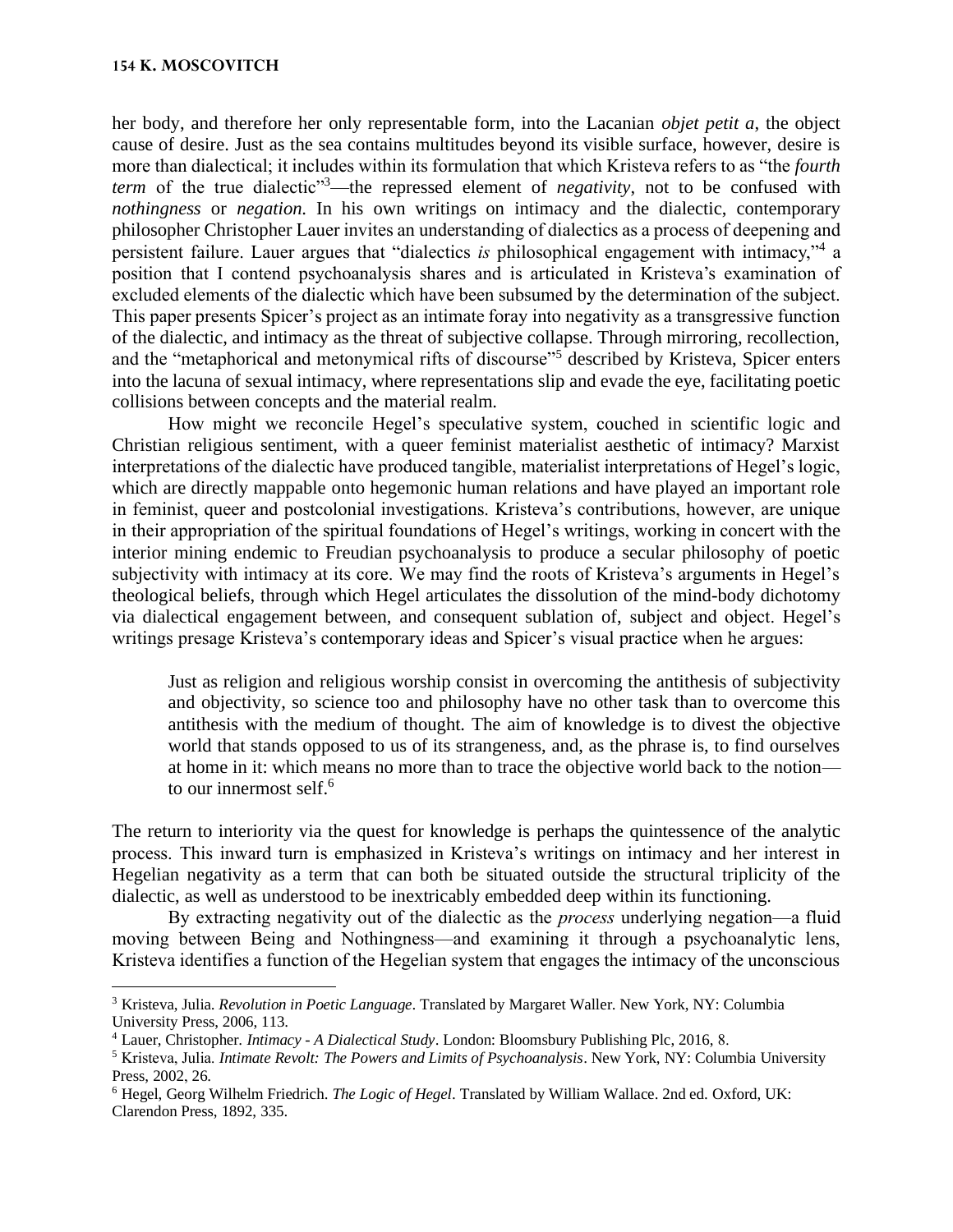and the drives. According to feminist political scholar Sina Kramer, "Kristeva reads Hegel as having subordinated this negativity to determinate negation and the ultimate unity and identity of spirit."<sup>7</sup> By doing so, Kristeva argues, Hegel represses the rejuvenation available in dialectical thinking. Kristeva believes that negativity in Hegelian thought has been wrongly abstracted into nothingness, "a negative theology."<sup>8</sup> She maintains that, to the contrary, "what the dialectic represents as negativity, indeed Nothing, is precisely that which remains outside logic (as the signifier of a subject), what remains heterogeneous to logic even while producing it through a movement of separation or rejection."<sup>9</sup> Negativity is not simply the negative entity opposed to the positive, or each individual operation of negation or sublation. In psychoanalytic terms, negativity can be analogized to the death drive—subjectivity striving to dissolve itself with the continual motion of self-annihilation—and the repetition compulsion of rejection and cyclical re-emergence that occurs in repression and the return of the repressed in the form of the symptom. Spicer's photographic project, by engaging symbolic constructs of masculinity and femininity and dissolving them through the intimate gaze, affirms the material heterogeneity of sexual intimacy through the rejection of logical categories and oppositions, and allows new poetic significations to emerge from the unconscious. According to Kristeva, these categories are re-situated by Hegel as "a fundamental reorganization of these oppositions—one that will establish an *affirmative negativity*, a *productive dissolution* in place of 'Being' and 'Nothing.'"<sup>10</sup> While negation operates as a logical opposition in the dialectic, negativity does not merely nullify or cancel out logical constructs in favor of new constructs; negativity operates on an organic, materialist plane, dissolving boundaries between constructs, including the constructs of being and nothingness.



Figure 1, cover of *Sea (see)* by Jeanette Spicer (2018)

<sup>7</sup> Kramer, Sina. "On negativity in *Revolution in Poetic Language*." *Continental Philosophy Review* 46, no. 3 (2013): 465–79. https://doi.org/10.1007/s11007-013-9272-y.

<sup>8</sup> Kristeva, *Revolution in Poetic Language*, 113.

<sup>9</sup> Ibid., 112.

<sup>10</sup> Ibid., 113.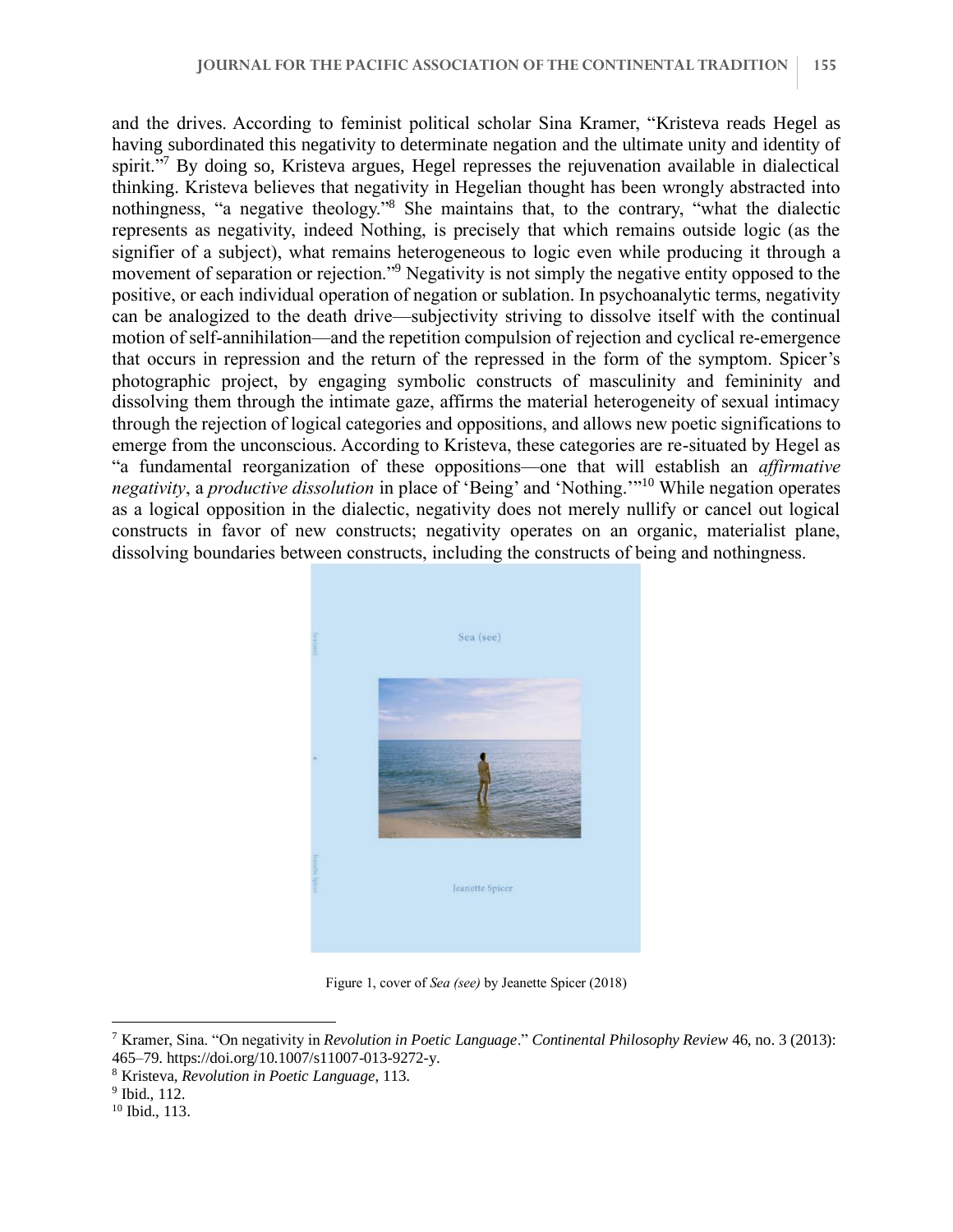# **2. Liquifying Categories: Jeanette Spicer's** *Sea (see)*

Spicer's project documents the year-long duration of her first sexually and romantically intimate relationship with a woman. According to the photographer, executing the series in collaboration with her partner was a way for both of them to claim power through the female gaze, by seeing through, and performing for the camera eye. Spicer describes how taking time to look at the female body from the position of a first-time lover was a process of slowing down and seeing. She states: "The pausing and stillness of time let me contemplate, re visit [sic] and attempt to understand my partner."<sup>11</sup> Throughout *Sea (see)*, the materialism of the female body and feminine sexuality interweaves with the ambivalence of gender in the sexually intimate body. Spicer states: "The ambiguity of [my partner's] masculinely feminine figure made her body that much more intriguing, familiar, yet unfamiliar."<sup>12</sup> Images that explicitly display her partner's female genitalia, trimmed and exposed, turned into an object of beauty and fascination, play with this slippage between male and female, subject and object. In one such image, the rounded lobes of Spicer's partner's labia and clitoris, lightly dusted with dark hair against peach-hued skin, are framed inside of a rouge sunburn shaped like a pair of boy shorts. Afternoon light drifts across her skin, delineating her navel and hips, and the slight spread of her thighs. Her genitals protrude, almost, countering the expectation of wetness and interiority that so often defines the female body, as does the notion of lack, the missing organ of the patriarchal psychoanalytic tradition. In this image, we see just the lower half of a black sports bra, a reminder that the person in the photograph is presenting us not with a feminized view of the female body, but with a vision that speaks of the singularity of queerness and its resistance to categorization.

Spicer's handling of space underlines the ambivalence of intimacy, and the notion that that which is most interior is also the most exterior to consciousness. In the opening image of the monograph (figure 2), Spicer's lover stands nude inside a domestic space behind a glass door, a beam of sunlight and the reflection of the sky and trees fragmenting her body into limbs, buttocks, breast and the hint of a petulant glance. Her face melts into the reflection of a line of trees, the blue sky taking on a fluid, watery appearance in the undulations of glass and light. A pink polka-dotted towel adorned with a cartoon bow frames her hips, highlighting the part of the body most in question, and containing the physical components of sex and gender, while also perhaps most open to the rupture of identity generated in sexual intimacy. The ambivalence and tension between interiority and exteriority in Spicer's monograph bring to mind the Lacanian term *extimacy*, which, according to Jacques-Alain Miller, indicates that "the exterior is present in the interior" and designates "the unconscious as discourse of the Other, of this Other who, more intimate than my intimacy, stirs me. And this intimate which is radically Other."<sup>13</sup> Spicer's lover's androgynous presentation renders her impenetrable to the patriarchal gaze, indecipherable without the clear signifiers of gender, yet having pierced Spicer's innermost being—that ambivalent unconscious space where inside and outside collapse, through which the Other intrudes and disrupts subjective stability. Hegel's quest for knowledge is simultaneously complicated and deepened by intimacy. Spicer finds herself stirred by the radical exteriority of her partner's otherness, her separation from her lover and from elements of her own body—on one hand, familiar and comfortable to assimilate, and on the other, like the sea, an ever-withdrawing entity.

<sup>&</sup>lt;sup>11</sup> Spicer, Jeanette. "Jeanette Spicer: Sea (see) (2018)." Artsy. Kris Graves Projects, 2018. https://www.artsy.net/artwork/jeanette-spicer-sea-see.

 $12$  Ibid.

<sup>&</sup>lt;sup>13</sup> Miller, Jacques-Alain. "Extimity." The Symptom 9. Lacanian Ink, June 20, 2008. http://www.lacan.com/symptom/extimity.html.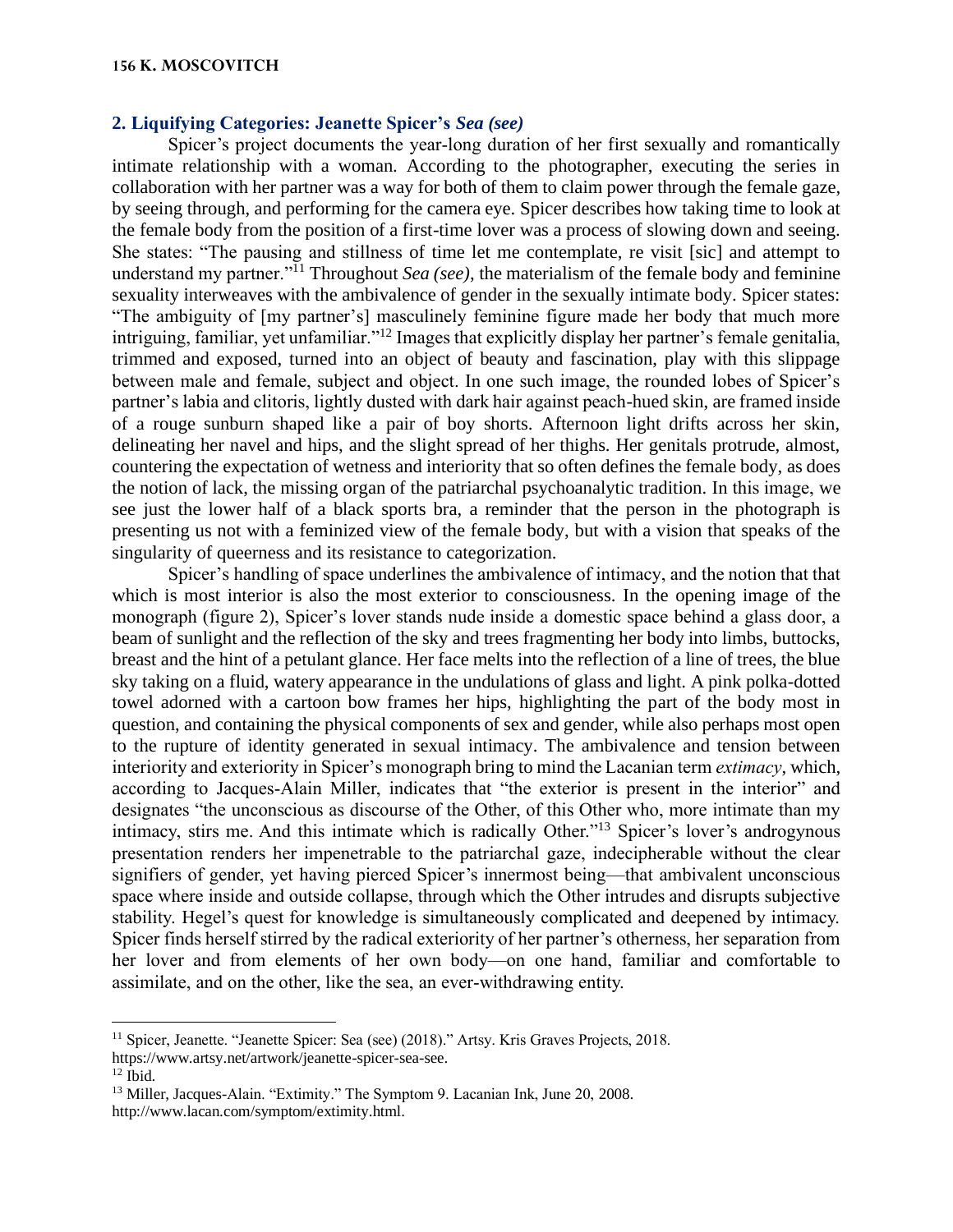As we move through the monograph, we encounter images that challenge perception, form and the clarity of gender, and that integrate both natural and built locales into fragments of space, time and the question of sexuality. A woman's face in shadow, a mere slice of her countenance exposed in a beam of light; she sits unclothed on a beach, the rounded oblong forms of her labia point toward the carcass of a small dead shark in the foreground, the animal's grimace mirroring the shape of her own mouth pressed against her shoulder. In another image, the same woman's hand is covered in menstrual blood—the photographer's—the bloody limb splayed out on a strangely shorn bedsheet (figure 3). In another context, this scene may have appeared violent, but the softness of the light and the intimate narrative unfolding between the two women neutralizes the aggression of the camera-gaze. What might we find beyond the dialectic? How, and why, might we open up the triplicity of Hegel's model to what Kristeva refers to as the 'fourth term' *negativity*—which she contrasts with Hegel's "nothingness (*Nichts*) and negation (*Negation*)."<sup>14</sup> Kristeva argues that there is a tendency to conflate these concepts, but that negativity is actually a distinct gesture that lends the dialectic its intimate and perhaps even transgressive qualities. According to Kristeva, "negativity is the liquefying and dissolving agent that does not destroy but rather reactivates new organizations and, in that sense, affirms."<sup>15</sup> In the investigation that follows, I explore Spicer's queer aesthetic in context with Kristeva's semiotic reframing of the symbolic materiality of sexuality in the psychoanalytic tradition, and propose that Hegelian negativity presents new possibilities for intimate revolt.



Figure 2 Figure 3



## **3. The Intimacy of Negativity**

The concept of negativity is essential for considering Kristeva's contribution to dialectical thought, and to developing discourses pertaining to art practices that employ intimacy in subversive ways, challenging ideological thinking and the hegemony of modern subjectivity. Kristeva's persistent emphasis on materialist praxis and her grounding in female materiality invite an inquiry into the dialectical underpinnings of the intimate, while retaining a tether to the materialism of sexuality. Her work, including the early writings in *Revolution in Poetic Language* that are cited extensively in this paper, may be read as essentialist and potentially overly grounded

<sup>14</sup> Kristeva, *Revolution in Poetic Language*, 109.

<sup>&</sup>lt;sup>15</sup> Ibid.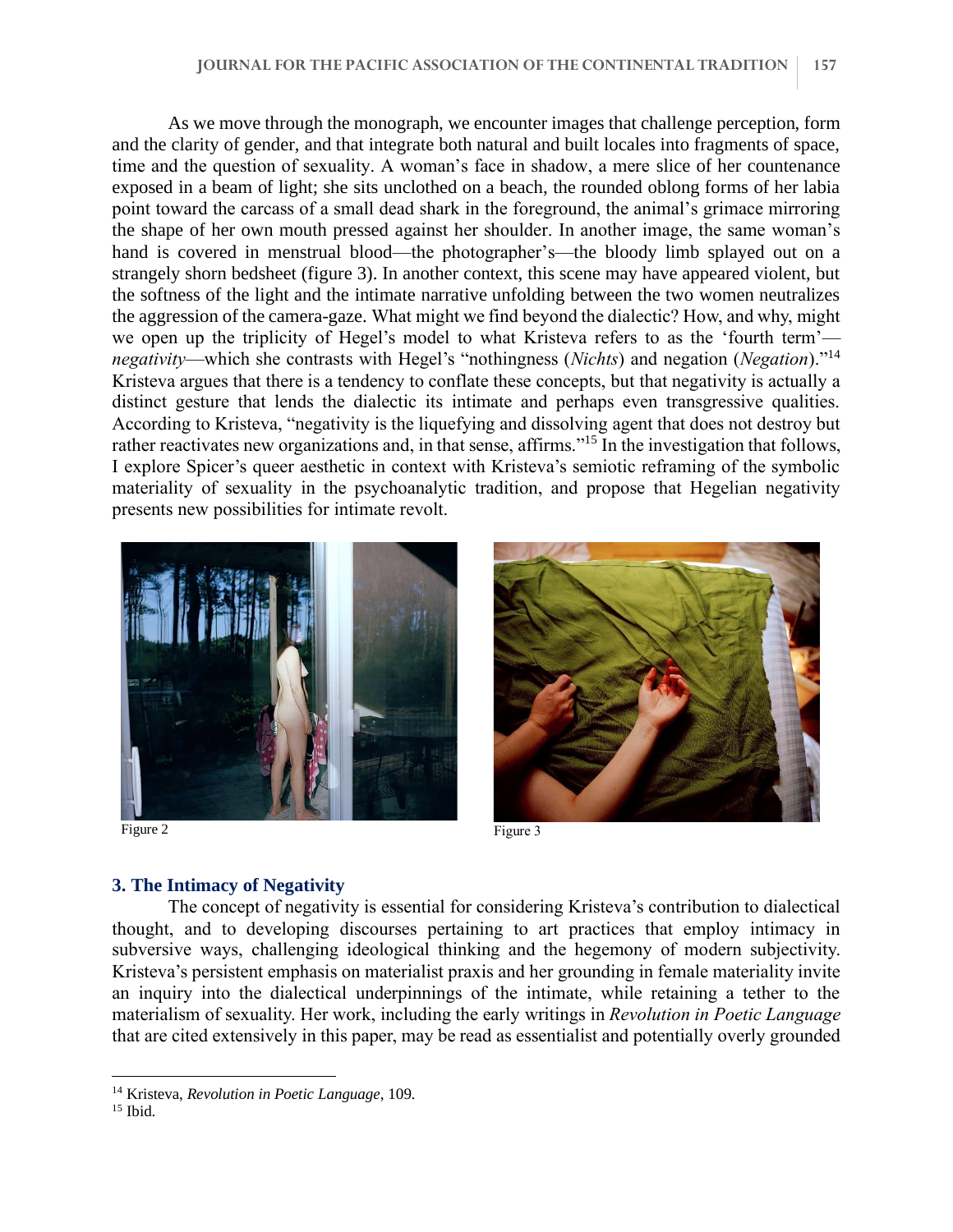in binary gender constructs. Her contemporary writings and interviews, however, clarify her position "that there are more than two sexes and that we invent our sex in our intimate life: this process is always a creative act."<sup>16</sup> I suggest that the creativity of sexual intimacy, as well as its subversive dimension, may be found in the Hegelian dialectic, as read through Kristeva's psychoanalytic feminist materialist sensibility and her writings on intimacy and revolt. The creative process that Kristeva attributes to both negativity and sexuality intersect in the intimacy of gender, sex and the individual's spiritual quest detached from the ideology of religious conviction.

Kristeva reframes negativity as a process, which she derives directly from her study of the Freudian drives, particularly the death drive—the inescapable urge towards self-annihilation. She notes that "the term 'drive' denotes waves of attack against stases, which are themselves constituted by the repetition of these charges; together, charges and stases lead to no identity."<sup>17</sup> Beyond the reinvention of self that occurs cyclically through lived experience, Kristeva makes a broader philosophical claim about human subjectivity that both relies upon Hegelian oppositions and surpasses them by reassessing the role of negativity as a liquefying agent. Kristeva argues that negativity "reformulates the static *terms* of pure abstraction as a process, dissolving and binding them within a mobile law."<sup>18</sup> Citing Lenin's Conspectus on Hegel's *Science of Logic*, Kristeva notes Lenin's emphasis on negativity "as an *objective* principle—the principle of all physical and spiritual life,"<sup>19</sup> rather than a mere dismantling of fixed concepts and categories driven by subjective desire. Kristeva notes that negativity is "both the cause and the organizing principle of the *process;*" <sup>20</sup> accordingly, "[a]s the logical expression of the objective process, negativity can only produce a subject in process/on trial."<sup>21</sup> Kristeva's persistent emphasis on process and the constant reformulation of self and identity, and her rejection of categories and the stasis of *being*, are informed by Hegel's dialectic while eschewing its moments of determination. These ideas intersect with her description of the intimate as "where we end up when we question apparent meanings and values<sup>"22</sup> as well as "what is most profound and most singular in the human experience […] this interiority that the Greeks called 'soul' (*psūkhḗ*), defined by its proximity with the organic body as well as by preverbal sensations."<sup>23</sup> With this theoretical backdrop as a foundation, I situate Spicer's practice in the lineage of radical intimacy in contemporary art, facilitating radical thought through the eternal questioning of the subject in revolt.

Spicer's work depicts sexuality among queer women, a community whose intimacies Spicer contends are underrepresented. She states: "I don't often see a lot of photographic bodies of work that show queer women looking at each other, whether intimately or otherwise and this body of work gives voice to my community, who are marginalized and often silenced."<sup>24</sup> By creating her own photographic record of subjectivity in process, questioned and destabilized in intimacy, Spicer participates in a culture of intimate revolt. Kristeva argues that revolt, rooted in

<sup>16</sup> Kristeva, Julia. "The Psychic Life: A Life in Time: Psychoanalysis and Culture." *Journal of French and Francophone Philosophy* 26, no. 2 (2018), 85.

<sup>17</sup> Kristeva, *Revolution in Poetic Language*, 28.

<sup>18</sup> Ibid., 109.

<sup>19</sup> Ibid., 110.

<sup>20</sup> Ibid., 109.

 $21$  Ibid., 110-1.

<sup>22</sup> Kristeva, Julia. *Intimate Revolt*, 43.

<sup>23</sup> Ibid., 44.

<sup>24</sup> Bloom, Stanley, and Jeanette Spicer. "Body Intimacy in 'Sea(See)' by Jeanette Spicer ~ Velvet Eyes." *Velvet Eyes*, November 4, 2018. https://velveteyes.net/features/jeanette-spicer/.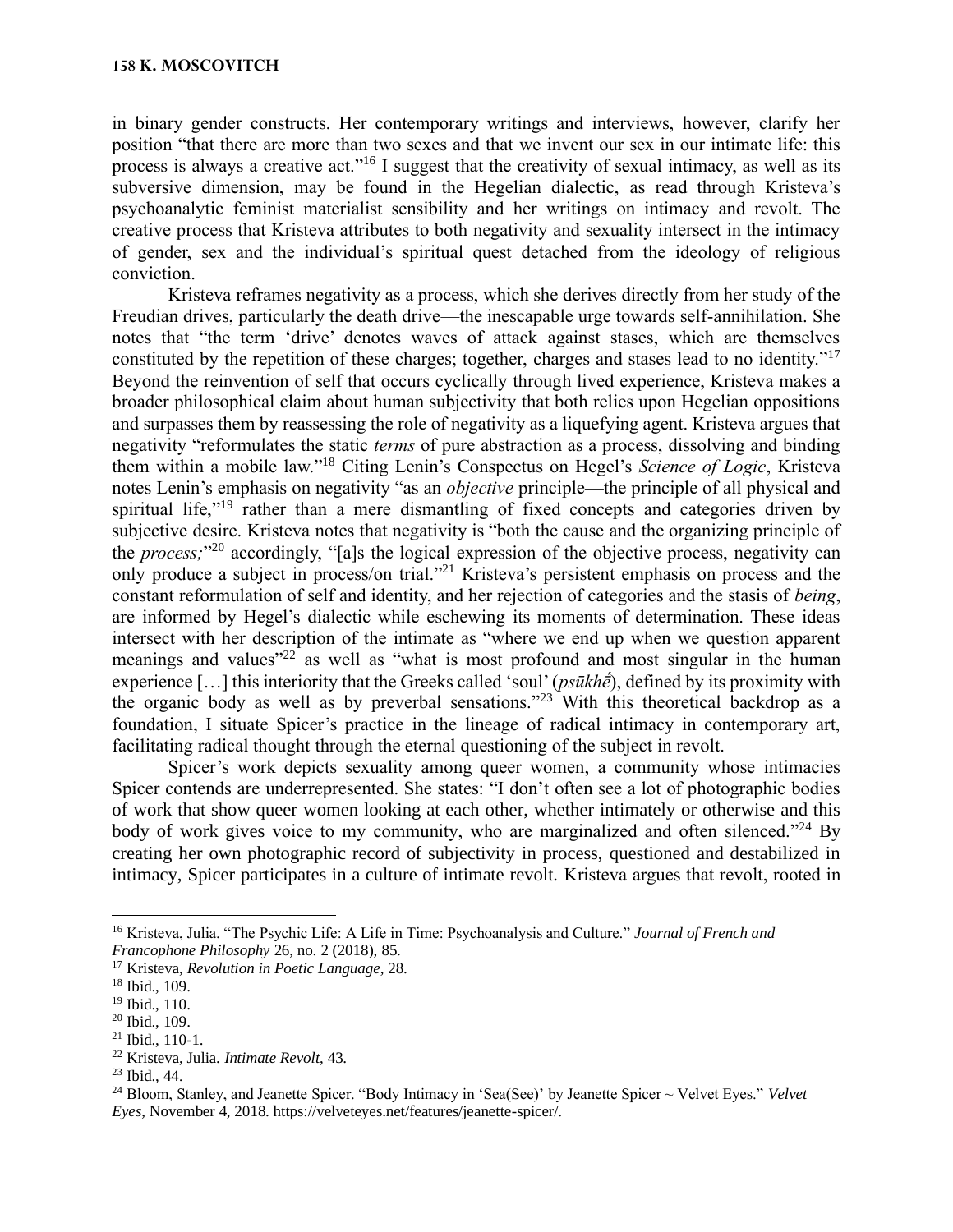part in the Copernican notion of revolution as celestial turning, "is the idea that being is within us and that the truth can be acquired by a retrospective return, by anamnesis, by memory. The return to oneself leads the individual to question his truth."<sup>25</sup> Through her intimate photographic practice, Spicer questions the hegemony of masculine subjectivity—the seeing, thinking subject of certainty—interjecting a feminized material existence that queers divisions between the bodymind-soul, the earth-sky-sea. In this way, she poeticizes the gender divisions that congregate particulars into universal categories and confine being to the dialectic of language—a dialectic that requires negation, sublation and erasure to move forward. Here, we begin to see the importance of the intimate to finding freedom in the dialectic. In his own engagement with negativity, José Esteban Muñoz describes queerness as a rejection of political categorization and a constant looking towards the horizon of the future: "Queerness is a longing that propels us onward, beyond romances of the negative and toiling in the present. Queerness is that thing that lets us feel that this world is not enough, that indeed something is missing. Often we can glimpse the worlds proposed and promised by queerness in the realm of the aesthetic."<sup>26</sup> I suggest, however, that we may find in Spicer's aesthetic a queerness that fully participates in the present moment, through the compression of time found in the psychoanalytic discourse of anamnesis and the drives.

How does Spicer articulate revolt and an immanent beyond, in the perpetual turning back of memory and the body as it is activated by the unconscious? The aforementioned photograph of menstrual blood (figure 3) speaks directly to the intimate exchanges amongst women, and internal to the female body, which are celebrated by some feminist theorists who may be re-considered through feminist new materialism. For example, Luce Irigaray pays homage to feminine sexuality and rebukes the patriarchal psychoanalytic position centered on castration and negation as representing a literal void or absence inherent to the female body. By contrast to this ideology, she writes: "I love you: body shared, undivided. Neither you nor I severed. There is no need for blood shed, between us. No need for a wound to remind us that blood exists. It flows within us, from us. Blood is familiar, close."<sup>27</sup> Spicer's photograph performs a similar role as Irigaray's text, elucidating the immanence of sex and gender, and the physical, material realities that open up pathways to intimacy inside the dialectic itself, eschewing the need to negate histories of the body and its drives in the search for transcendence or forward-movement. Spicer's image re-signifies blood away from the negation of the phallus in castration, into an affirmation of interiority and the fluidity of time, language and the body in intimacy. According to Kristeva, Hegel's logic "will become materialist when, with the help of Freud's discovery, one dares think negativity as the *very movement of heterogeneous matter*, inseparable from its differentiation's symbolic function."<sup>28</sup> The ripped bedsheet evokes a tear in time, a cut that frays and leaves uneven edges, signifying the unstable boundaries of the intimate. Kristeva notes that the Freudian term *rejection* "best designates, archaeologically, the instinctual, repetitive, and trans-signifying aspect of the dynamics of signifiance,"<sup>29</sup> however, she also insists on using the terms *scission* and *separation* "because they emphasize the underlying unity which withdraws and is reconstituted in the return of rejection

<sup>25</sup> Kristeva, Julia, and Philippe Petit. *Revolt, She Said: An Interview by Philippe Petit*. Los Angeles, CA: Semiotext(e), 2002, 100.

<sup>26</sup> Muñoz, José Esteban. *Cruising Utopia: The Then and There of Queer Futurity*. New York, NY: New York University Press, 2009, 1.

<sup>27</sup> Irigaray, Luce. "When These Lips Speak Together." Essay. In *This Sex Which Is Not One*, translated by Catherine Porter and Carolyn Burke, 205-18. Ithaca, NY: Cornell University Press, 1985, 206-7.

<sup>28</sup> Kristeva, *Revolution in Poetic Language*, 113.

<sup>29</sup> Ibid., 147.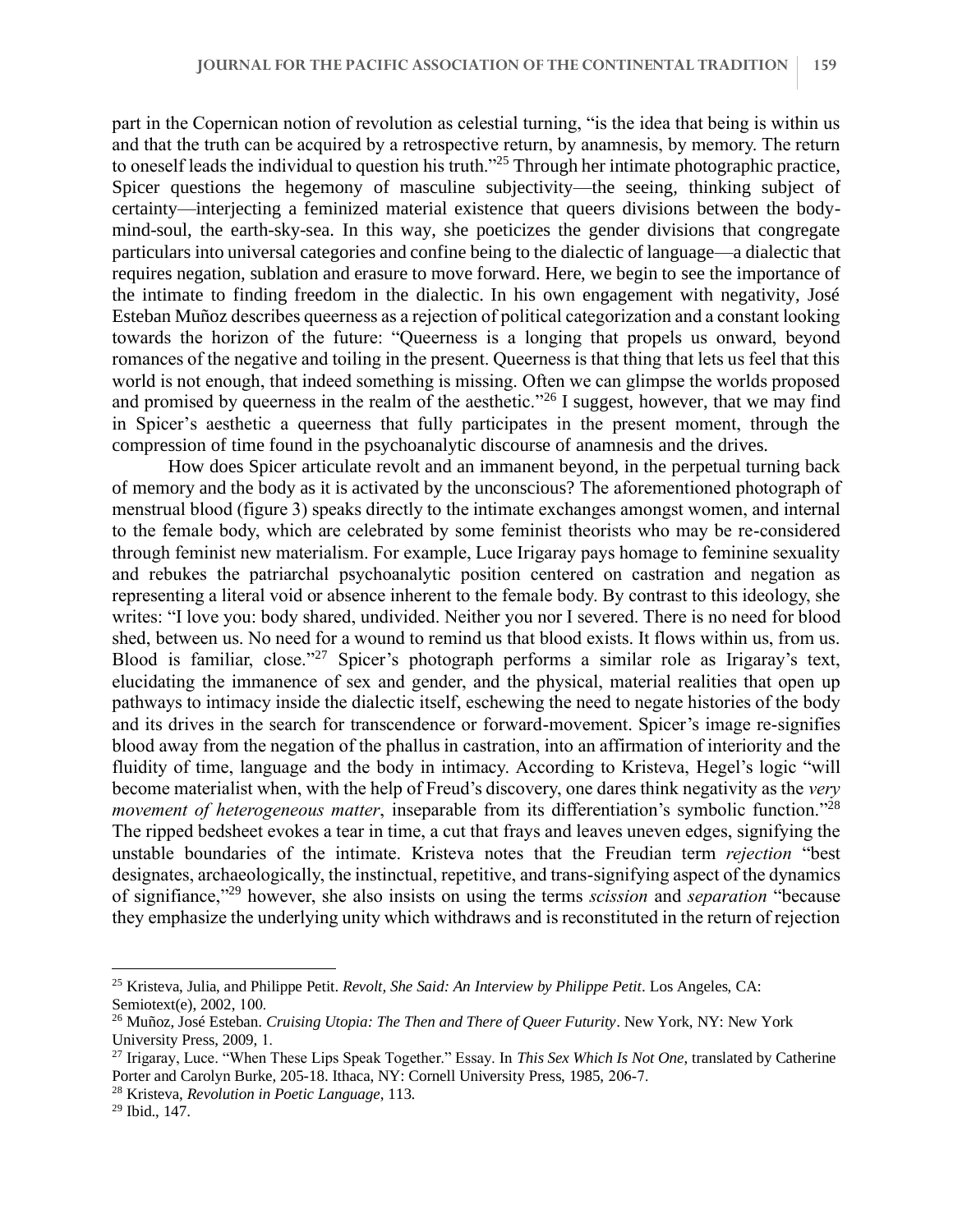[... and] signal the permanent logical constraint of an insurmountable *consciousness*."<sup>30</sup> In other words, within the dialectic of self-consciousness and self-unity is the working of a persistent presence of its own negativity which does not deny but actually forms itself even as it cuts and withdraws from itself. From a psychoanalytic perspective, the cyclical return and withdrawal of memory, housed and activated in the unconscious, is inextricably bound to the body and its functions. Subjective consciousness is not denied but is acknowledged as a consistent presence that negativity cuts across.

Here we turn to Kristeva's committed interest in revolt and the role of intimacy in revolutionary activity. Rather than looking towards an always approaching future, a discourse of negativity and rejection looks inwards and beyond linear time through memory and the workings of the unconscious. Pertaining to the language of rejection, Kristeva argues that "[i]ts law is one of returning, as opposed to one of becoming; it returns only to separate again immediately and thus appear as an impossible forward movement."<sup>31</sup> Spicer's photograph opens up the dialectics of intimacy to a space beyond the forward propulsion of time, which still carries with it the promise of eternal flux and reinvention fueled by memory, the body, and a return to one's ambivalent interiority. Citing Hegel's *Science of Logic*, Kristeva explains: "A subject submerged in negativity is no longer 'outside' objective negativity as a transcendent unity or a specifically regulated monad; instead he positions himself as the '*innermost* and *most objective* moment of Life and Spirit.'"<sup>32</sup> Here, Kristeva highlights Hegel's use of the term *innermost* which also echoes her own interest in the etymology of the term *intimacy*. Kristeva notes that "[t]he word [intimacy] comes from the Latin *intimus*, the superlative of *interior*, thus 'the most interior.' So, although it includes the unconscious, the intimate does not have to be reduced to it and may go well beyond it."<sup>33</sup> Kristeva shows us that this 'beyond' always already exists in the dialectic, as a radically exterior otherness that is most internal to itself, found within its own semiotic function, its own intimate language. Through her poetic constructions, Spicer addresses and destabilizes the bonds of sexual difference through the intimate lens while at the same time highlighting the participation of sex in pleasure and the internal transcendence of self for itself and for the other, found within the material of the body, which is inseparable from memory. At the dawn of the twenty-first century, Kristeva argues: "What makes sense today is not the future (as communism and providential religions claimed) but revolt: that is, the questioning and displacement of the past. The future, if it exists, depends on it."<sup>34</sup> We can position Spicer's work in the lineage of intimate revolt, as elaborated by Kristeva, as a function of Hegelian negativity, Freudian rejection and the materialism of feminist practice through the body and sexuality.

Kristeva's framework of revolt is both directly applicable to Spicer's professed project and a reframing of her intention. Spicer uses the language of "power" when describing both her and her partner's relationship to the exposure of queer feminine intimacy through photographic and performative practice. She states: "This work was an opportunity for me [to] explore and express my female gaze upon [the] female body. I was able to claim my power in that, and she was able to claim her power in how she expressed herself with me, and for the camera; to be seen over and over again in many ways."<sup>35</sup> Here, again, we have the language of repetition and its nod to the

<sup>30</sup> Ibid., 147-8.

<sup>31</sup> Ibid.*,* 147.

<sup>32</sup> Ibid., 111.

<sup>33</sup> Kristeva, *Intimate Revolt,* 43.

 $34$  Ibid., 5.

<sup>35</sup> Spicer, Artsy*.*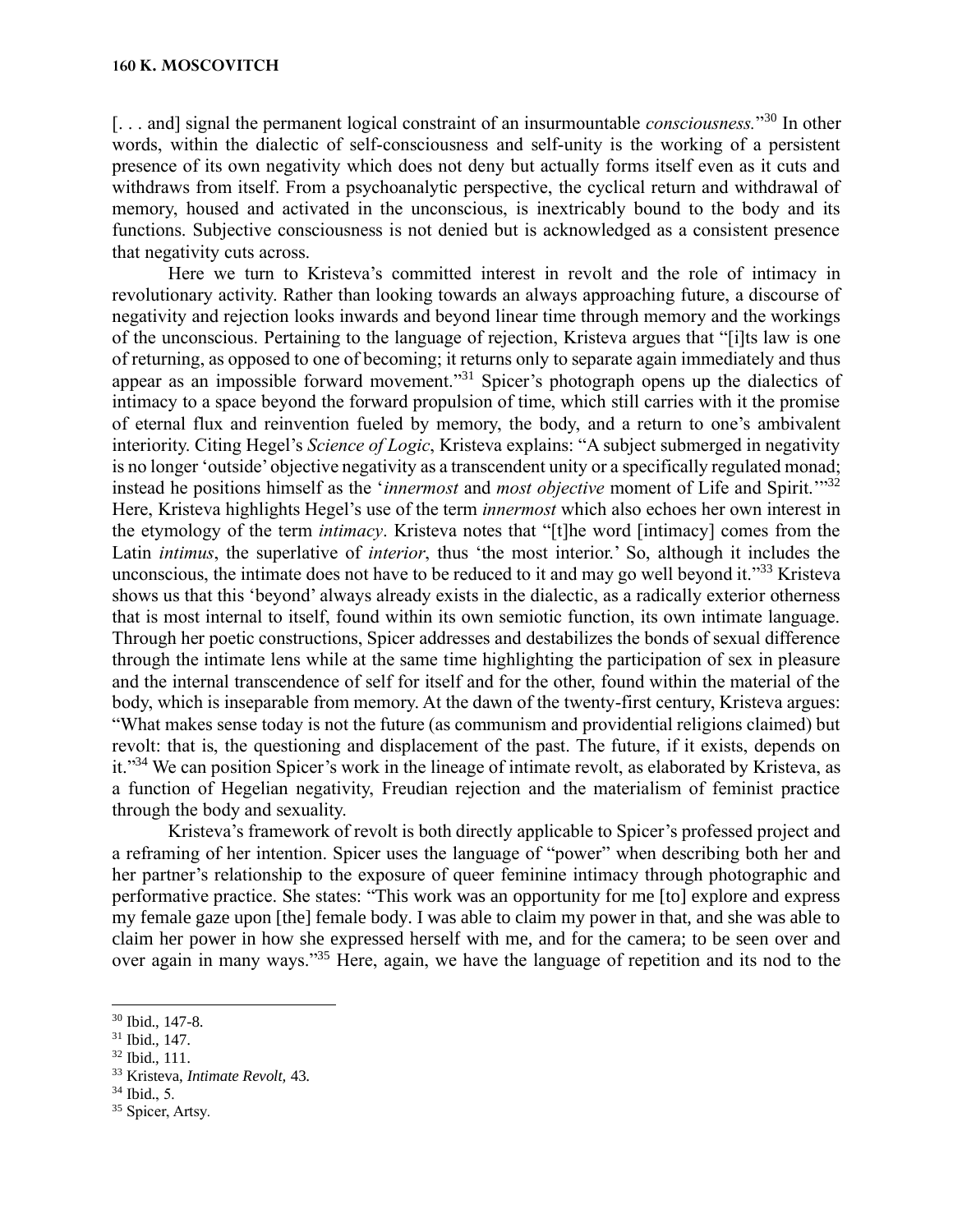subject's recurring rituals of self-expression. It is useful, however, to explore the affirmation that Kristeva claims is embedded in the dialectic via negativity, as an alternative to the discourse of power, which retains its grounding in patriarchal hierarchies and hegemonies. The discourse of power dissolves into intimacy in the fluidity of negativity, providing a materialist approach to the dialectic that nevertheless retains a connection to the generative poetics of interiority.

The image of Spicer's lover's bloodied hand signifies the ambivalence of boundaries between inside and outside the body, subject and object. The jagged fabric provides a literal representation of Kristeva's 'scission' and supports her contention that "[w]e must *leave the verbal function* and move toward what produces it, so as to understand the process of rejection which pulsates through the drives in a body that is caught within the network of nature and society."<sup>36</sup> Spicer's image, if understood through this notion of scission, points toward a preverbal function of subject-formation in which subject and object are only beginning to mark their separation in language, and signifies an intimacy which may be linked to the womb and birth—the very location from which menstrual blood emerges. Seen through this lens (both literally and figuratively), menstrual blood signifies the cyclical loss of the possibility of birth, and a repetition of the foreclosure of subjective being. This photograph can be read as the ejection of being through orgasm, the presumed physicality and renewal of sexual intimacy, and a return to the preverbal ambivalence of self and other, subject and object, inside and outside. According to Kristeva, Hegel's dialectic yields materialist praxis and, I suggest, intimacy, when reimagined through the drives rather than through desire, which requires the subject to already be in formation. Despite Hegel's insistence that "self-consciousness is *desire*, full stop,"<sup>37</sup> Kristeva counters that the intricacies of the psychoanalytic subject extend beyond desire. She explains: "[T]his subject's desire is founded on drives ('the psychosomatic articulation [*charnière*]') that remain unsatisfied, no matter what phantasmatic identifications desire may lead to because, unlike desire, drives 'divide the subject from desire.' Desire's basis in drives will thus be dismissed and forgotten so that attention may be focused on *desire itself*, reactivated by the reiteration of castration."<sup>38</sup> On its surface, Spicer's work may appear to address desire for the other, the lover, the object; however, read through a theory of the drives and negativity, the images speak to a pre-subjective moment, signified by the body's materiality and its rejection of identity in intimacy. Desire exists, and may manifest in a relationship to castration, but intimacy operates on a pre-symbolic level that, rather than negating castration and sexual difference, operates through an ambivalence of boundaries and a creativity that activates intimacy's role in freeing the subject in process from the patriarchal confines of prescribed sexuality and gender.

Kristeva's activation of the intimate in revolt feels particularly potent in a contemporary era of crumbling institutions, when many of us find ourselves left without the grounding of religion, threatened by the instability of democracy. According to Kristeva, "[i]n periods that we vaguely sense to be in decline or at least in suspension, questioning remains the only possible thought: an indication of life that is simply alive."<sup>39</sup> Kristeva offers a potent example of how psychoanalytic feminism, while always in danger of being reduced to essentialist doxy, participates in philosophies of resistance and freedom through the material realm, with the body and artistic

<sup>36</sup> Kristeva, *Revolution in Poetic Language*, 122.

<sup>37</sup> Hegel, Georg Wilhelm Friedrich. *Georg Wilhelm Friedrich Hegel: The Phenomenology of Spirit*. Edited and translated by Terry P. Pinkard. Cambridge University Press, 2018, 103.

<sup>38</sup> Kristeva, *Revolution in Poetic Language*, 131.

<sup>39</sup> Kristeva "Intimate Revolt: The Future of the Culture of Revolt, The Life of the Mind, and the Species." *The International Journal of Baudrillard Studies* 3, no. 1, (January 2006).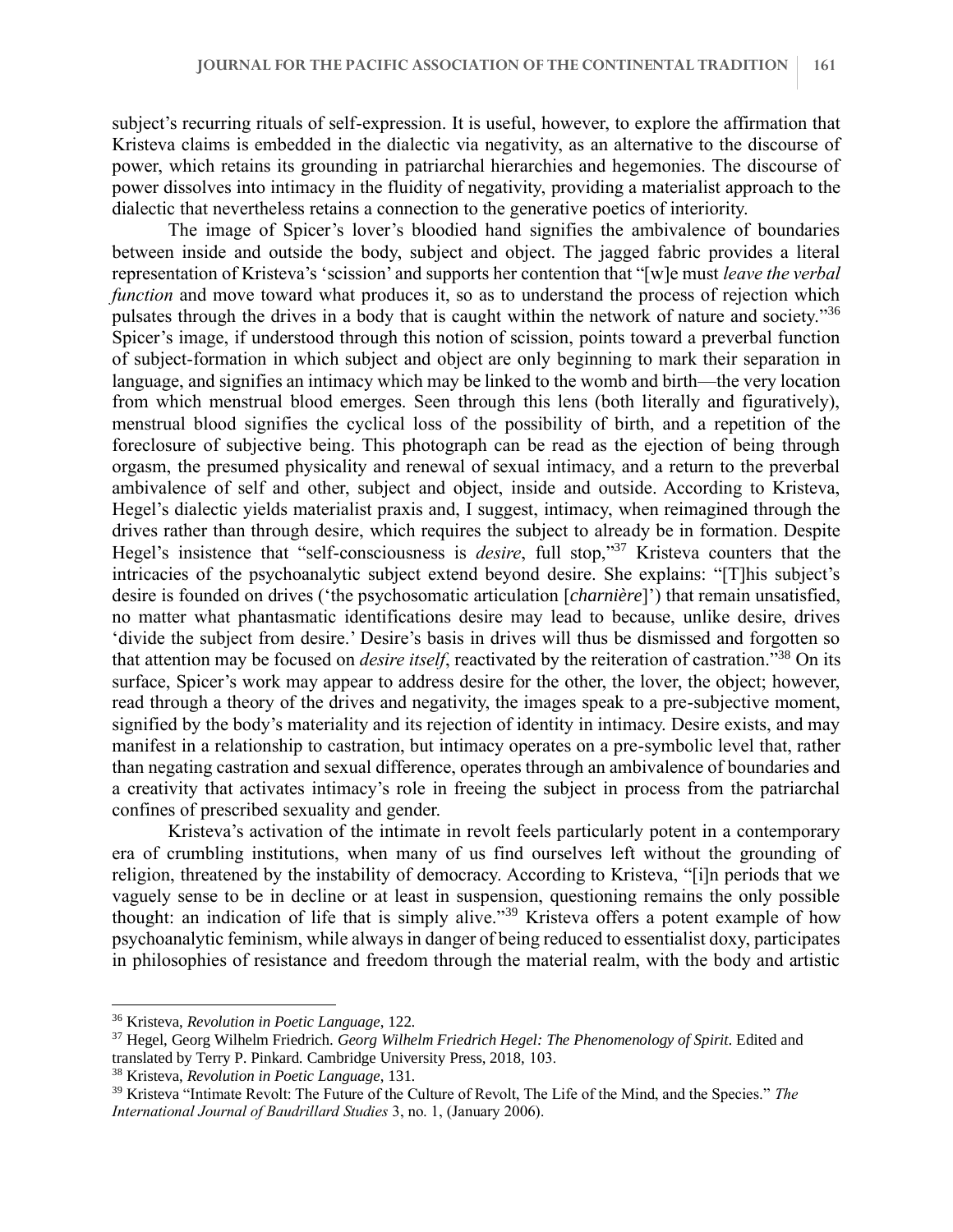production as primary vehicles. Spicer's photographic works offer a feminist materialist response to the hegemony of heterosexism and patriarchy and invite female intimacy to disrupt categorical thinking. Kristeva states: "The universe of women moreover allows me to suggest an alternative to the robotizing and spectacular society that is damaging the culture of revolt: this alternative is, quite simply, sensory intimacy."<sup>40</sup> The argument unfolding in this writing regarding negativity in Spicer's work and the materialist line of inquiry traversing through Hegel's dialectical thought does not aim to reify feminist essentialism above non-binary modes of thought and being in queer theory, but rather to situate feminist materialism in thought itself, and in the material manifestations of philosophical inquiry. By reading Spicer's monograph through Kristeva's arguments on Hegelian negativity, we are also invited to witness the interwovenness of body and spirit in the intimacy of the dialectic, serving both materialist and sacred roles in intimate revolt.

## **4. A Revolt of Spirit, a Process in Time**

In her writings on intimacy and revolt, Kristeva explores the relationship of revolt to both space and time, ideas that echo Hegel's dialectical formulation and his interest in spirit as a function of history. Chronicling the etymology of the word *revolt*, Kristeva moves through literary contexts, topological roots and scientific usages, and finally its modern and political evolution. Early origins of the term refer to concepts such as "the idea of circular movement and, by extension, temporal return," "'turning back,"" "'wrapping' or 'covering,"" "twisting or enveloping," "interpretation," "violence and excess," and "opposition,"<sup>41</sup> to name a few. More recently, it has been "used to mark the end of a period of time that has 'evolved'; it signifies completion, an occurrence […and] the notion of space is added: mirrors, interlocking objects, the projection of images."<sup>42</sup> These historical linguistic roots support Kristeva's argument that revolt needs to be rethought in the contemporary moment to include more than the strictly political implications it has taken on in modern revolution and incorporate a poetic, literary and bodily understanding of the term, which she links to the intimate and its working-through in psychical time. By linking the concepts of intimacy and revolt, Kristeva unfolds both terms to a more nuanced and materialist understanding of how they may operate in the negativity of the dialectic when approached through the Freudian drives, which materialize both in time through memory, and through space via the body and its erogenous zones. We see these ideas collide in Spicer's photographic memoir, its narrative traversing time, space and the intimate body, through the timebased medium of photography.

Spicer's practice is an expression of the intimate that interjects into the Hegelian notion of the subject achieving absolute consciousness via simultaneous sameness and difference— the knowledge of self as spirit reflected into itself. According to Hegel, "through this concept of inner difference, what is unlike and indifferent, space and time, etc., is a *difference* that is no *difference*, or only a difference of *like poles*, and its essence is unity; they are reciprocally spiritualized as positive and negative."<sup>43</sup> Spicer seeks in her object a reflection of subjectivity which is both selfidentical and knows itself through the movement of difference and negativity. In this way, she searches for the self-expression of truth in the intimate, a truth that eschews universal and concrete knowledge in favor of intimate revolt, reveling in its incompleteness, which defines its everbecoming movement towards a unity which the intimate disallows. Therefore, we see the self-

<sup>40</sup> Kristeva, *Intimate Revolt*, 5.

<sup>41</sup> Kristeva, *The Sense and Non-Sense of Revolt*, 2.

 $42$  Ibid., 3.

<sup>43</sup> Hegel, *Phenomenology*, 98.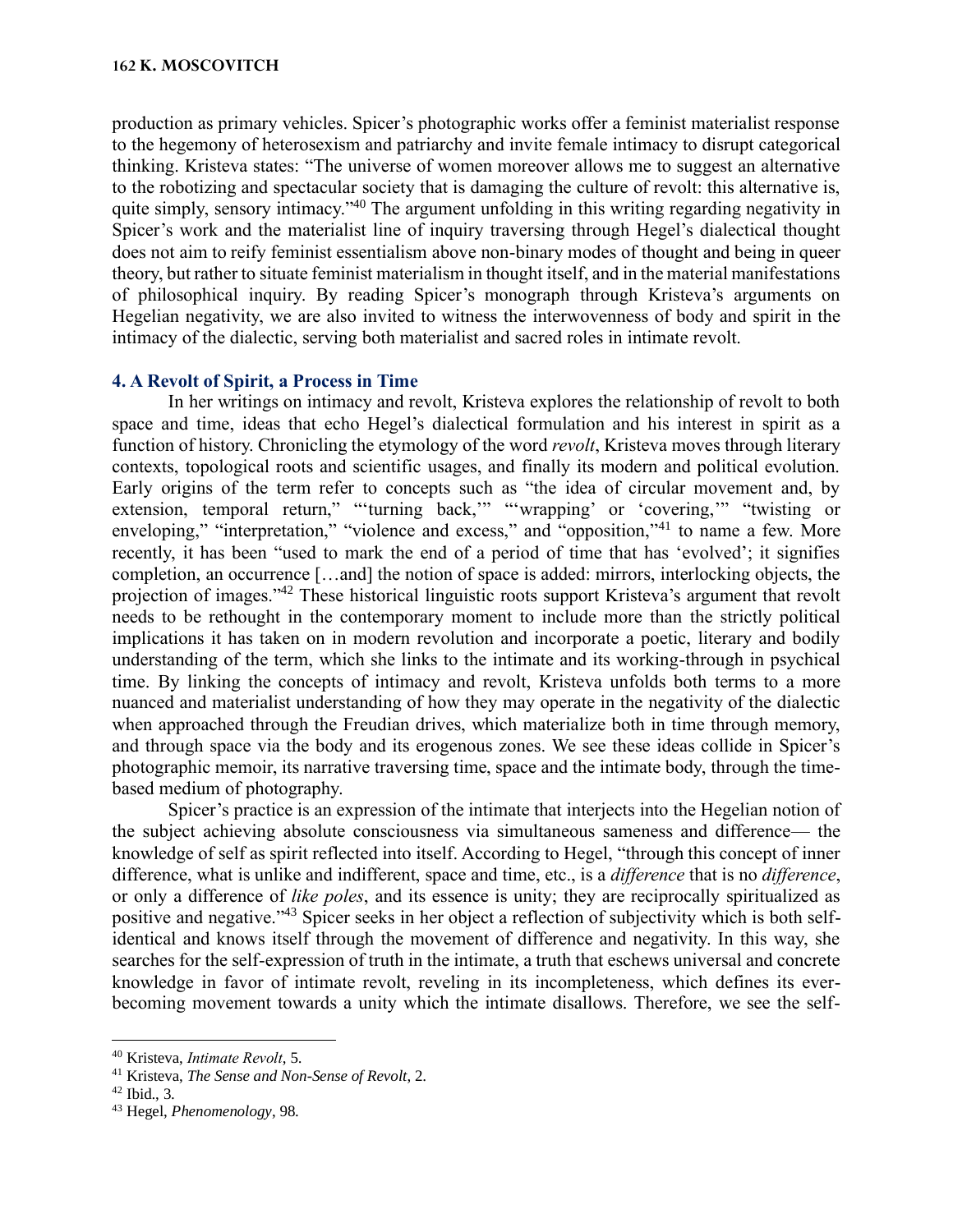defeating quality of intimacy unfolding in form, through time and space, in photographic narrative. Hegel's description of the dialectical process may provide insight into the use of photography as a durational time-based medium that facilitates the expression of the intimate self through time. On the progression of the dialectic, he states: "On the one hand, the *length* of the path has to be endured, for each moment is necessary—but on the other hand, one must *linger* at every stage on the way, for each stage is itself an entire individual shape, and it is viewed absolutely only insofar as its determinateness is viewed as a whole, or, as concrete, or, insofar as the whole is viewed in terms of the distinctiveness of this determination."<sup>44</sup> Hegel's own words remind us that, despite the teleological motivation of his philosophy, form is found in the material manifestation of the process of self-transformation and perpetual re-signification.

Kristeva's argument poses questions about negativity, for example, whether it is a destructive element that nullifies as it liquifies, annihilating itself and its objects; or whether we might understand something new emerging from it, and perhaps a different framing of spirit. Such is the question of the "fourth term"—for the "third term" is always a synthesis, a teleological conclusion that eventually leads into the self-knowledge and self-consciousness of the Absolute. *Negativity*, however, this elusive fourth term, presents the possibility for freedom through the constant digestion and regurgitation of the subject reflected into itself. One might understand this freedom as Hegel's use of the term 'speculative'—the ability to think beyond the given, assumed resolution of the dialectic, to think one's self into the divine image of God. Hegel's dialectic concludes in a revelation of the Absolute: "God is therefore here *revealed* as *He is*; He *is there* in the way that He is *in itself*; He is there as spirit. God is solely attainable in pure speculative knowing, He is only in that knowing, and He is only that knowing itself, for He is spirit, and this speculative knowing is revealed religion's knowing."<sup>45</sup> Shall we understand Kristeva's argument as affirming Hegel, even as she rejects his theism and moves beyond his teleology, or is there a missing piece in Hegel's philosophy that Kristeva finds in the intimate, through the materialist process of negativity? Kristeva explains that "rejection *re*constitutes real objects, 'creates' new ones, reinvents the real, and re-symbolizes it."<sup>46</sup> Spicer's work may help us elucidate the relationship of negativity to the speculative, as well as to better understand the role intimacy plays in both the quest for knowledge, and the move towards freedom of spirit through the material realm. On the materialism of the dialectic, Kristeva argues that "[w]hat made its materialist overturning possible, in our view, was the key notion of drives in Freudian theory."<sup>47</sup> In other words, what psychoanalysis offers dialectics—specifically feminist psychoanalytic materialism as demonstrated by Kristeva—is a committed grounding in the body and the ways it expresses unconscious and pre-symbolic drives, which can be understood as a rejection of the language systems that define the sexualized subject, through a cyclical return to an interiority that lies behind and beyond the categorizations and directives of sex.

Reading Spicer's work through Kristeva's understanding of negativity, with her grounding in the Freudian theory of the drives, allows us to see its underlying current of revolt against ideological thinking and its gestures toward a renewal of spirit, enacted through sexual intimacy. Hegel's dialectic opens up beyond the abstractness of logic, into the possibilities generated by dialectical materialism to develop a new feminist materialism from the destructive elements of the triplicity. Rather than complete sublation, the dialectic separates into fields of knowledge made up

<sup>44</sup> Ibid., 19.

<sup>45</sup> Ibid., 437.

<sup>46</sup> Kristeva, *Revolution in Poetic Language*, 155.

<sup>47</sup> Ibid., 116.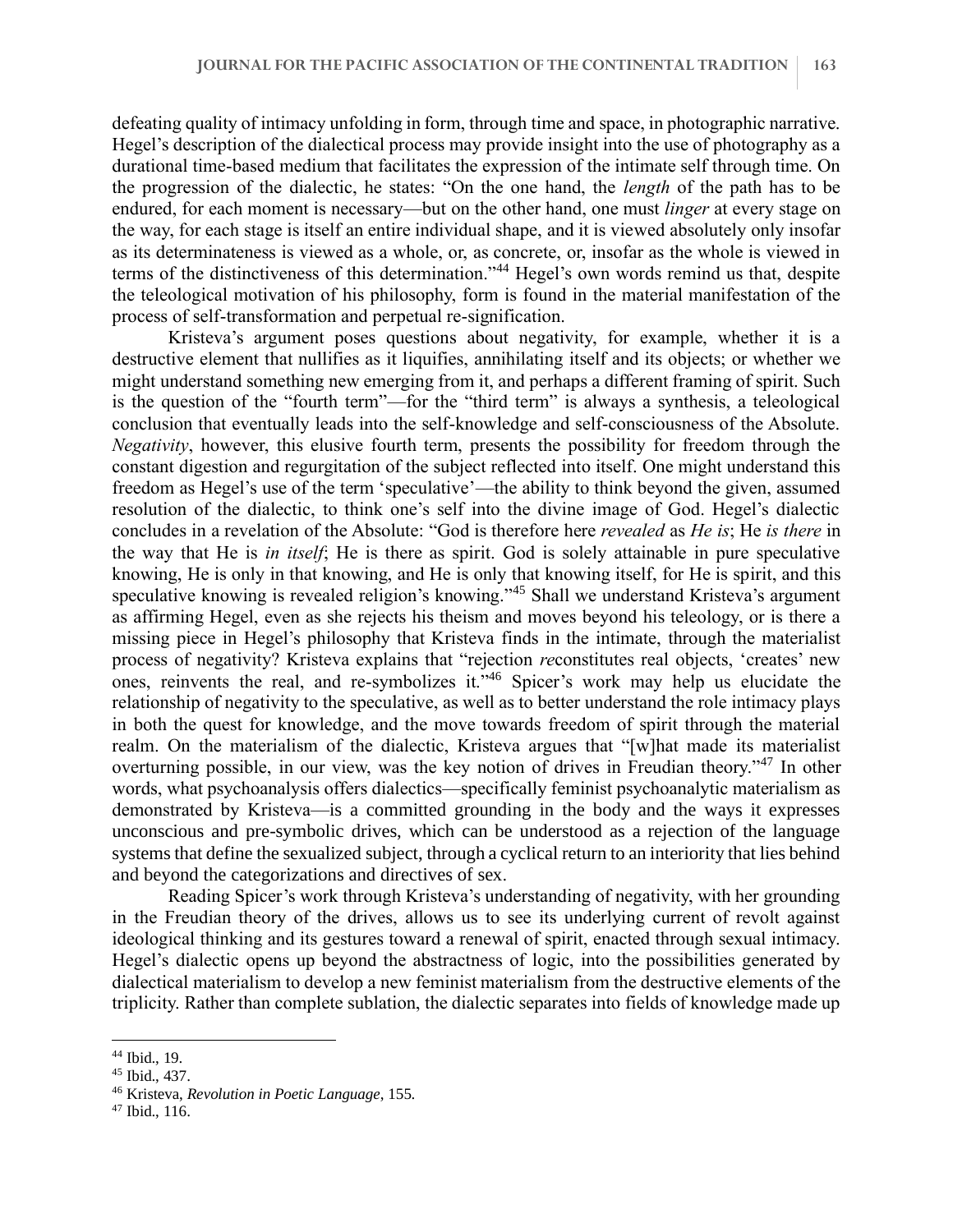of detritus of its own process. In defending the speculative, Hegel argues that "[t]he *proposition* ought to express *what* the true is, but essentially 'the true' is subject. As the latter, it is only the dialectical movement, this course of self-engendering, advancing, and then returning into itself."<sup>48</sup> Kristeva, however, critiques Hegel's own understanding of negativity as leading right back into the abstractness of the notion in the speculative, and argues that the dialectic is an incomplete system without the materialist engagement of the fourth term. She states: "In conceiving radical negativity as an *expression*, the idealist dialectic deprives itself of negativity's powerful moment: the scission that exceeds and precedes the advent of thetic understanding."<sup>49</sup> The importance of a feminist materialist art practice, as well as the role of the photographic, is the extension of these pre-thetic moments into elusive forms that visualize the subject-in-process without making it rigid and concrete, or allowing it to dissolve into total abstraction.

Kristeva's position is compelling for the visual arts due to her insistence on the sacred, which she situates in sexuality, ritual and poetic signification, over the idealism of the spiritual. She writes: "This is the ambiguousness of the idealist dialectic: it posits division, movement, and process, but in the same move dismisses them in the name of a higher metaphysical and repressive truth, one that is differentiated but solely within the confines of its unity: Self-Consciousness and its juridical corollary, the State."<sup>50</sup> By displacing the center of authoritative gravity away from institutions, to the body and its semiotic movements, to memory and its poetic possibilities, Kristeva advocates for a centering of the subject in process/on trial, eternally cycling through creation and rejection, and the negativity embedded in the dialectic of the subject in revolt. Kristeva argues that "Hegelian negativity prevents the immobilization of the thetic, unsettles doxy, and lets in all the semiotic motility that prepares and exceeds it."<sup>51</sup> Her reading of Hegel and her own research on intimacy helps us to uncover hidden significations and, in Kristeva's terms, semiotic and poetic motility in Spicer's photographs. Spicer moves beyond desire, but not past it. The beyond that she engages operates deep within the body and the psyche and is mirrored in the bodies of water that figure repeatedly in the monograph—both as literal bodies of water and also in the body of her lover, whose fluid sexuality is mirrored in shapes, forms and gestures that resist categorization and understanding. We may turn back to Hegel himself in our unfolding of these images and their significations. Hegel writes, "The fluid element is itself only the *abstraction* of essence, or it is only *actual* as a shape. That it divides itself into groupings is again an estranging of the expressed groups, or it is their dissolution. The whole cycle constitutes life."<sup>52</sup> Between these lines, we may join Kristeva in reading Hegel's negativity as a dissolution of subjectivity itself as it forms itself; the ambivalence that constitutes its self; and a destruction that predates its formation, that lives in difference, memory and the unfolding of time that turns back on itself in recollection and the intimacy of discourse.

The subject of desire disarticulated by the drives, dissolving and fragmenting into itself, and rejecting parts of itself in poetic rupture, is visualized by the final image of the monograph of a cloaked figure facing an icy body of water (figure 4). The photograph echoes Freud's grappling with what he termed the *oceanic*, the "sensation of 'eternity', a feeling as of something limitless, unbounded<sup>"53</sup> that defies scientific analysis and rationality but dominates the realm of devotion.

<sup>52</sup> Hegel, *Phenomenology*, 106.

<sup>48</sup> Hegel, *Phenomenology*, 40.

<sup>49</sup> Kristeva, *Revolution in Poetic Language*, 115.

<sup>50</sup> Ibid., 135.

<sup>51</sup> Ibid., 113.

<sup>53</sup> Freud, Sigmund. "Civilization and Its Discontents." Essay. In *The Freud Reader*, edited by Peter Gay, 722-73. New York, NY: Norton, 1999, 723.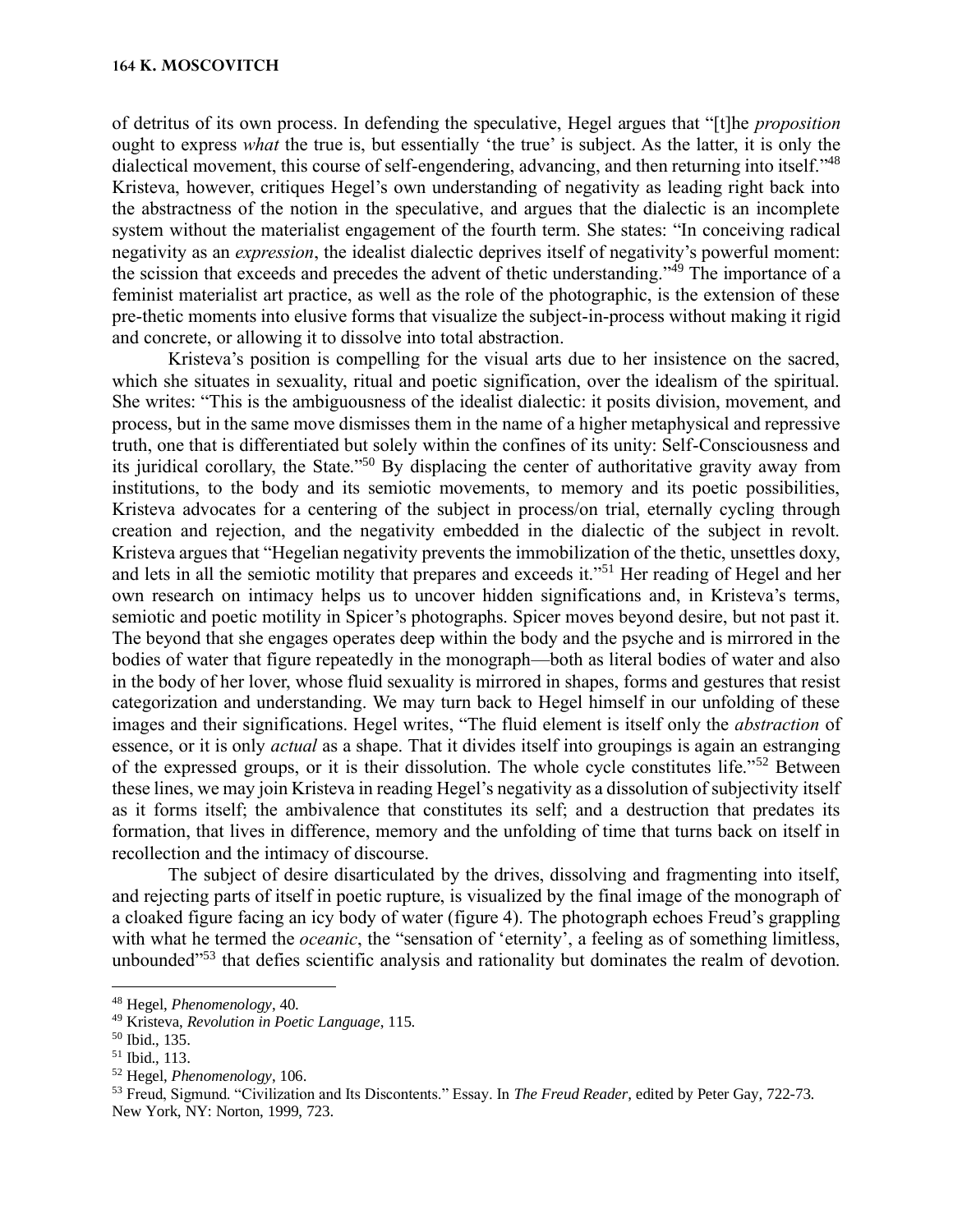For Freud, this was "the true source of religious sentiments,"<sup>54</sup> but misinterpreted as having mystical provenance. While claiming that he, himself, could not personally relate to this "feeling of an indissoluble bond, of being one with the external world as a whole,"<sup>55</sup> he nevertheless takes interest in what he deems as a break with the ego as sense of self, and the disruption of its sense of wholeness in the experience of love and sexual desire. In this closing image, Spicer's lover stands facing a partially frozen body of water, presumably naked and vulnerable inside of a white terrycloth robe. The whiteness of her protective covering reflects the whiteness of the fragments of ice floating in the water; the blue of the sky echoes in the un-still blue waters into which she gazes. Her head downturned, an air of sadness emerges from the image. The photograph is cropped just at her knees, maintaining obscurity around the figure's grounding in the earth, as well as the physicality of the shoreline itself. We can imagine her standing in the water, feet submerged in ice, or floating just above it, invulnerable. The cloaked figure evokes the fragility of body and spirit and the fracturing of the subject that must take place in order for self-reflection to occur in the negative reaches of the dialectic. The brown wisps of hair and pointed bangs of her crew cut lead subtly into the grey-brown wisps of winter tree trunks on a hillside in the distance. The image seems to communicate that, in order to see one's self, one must not only see one's reflection in the other, but the reflection is also necessarily fragmented, melted and itself almost acidic in its ability to dissolve the seemingly homogeneous state of unified being.

This self-effacing unity eschews determinations, categories and ideologies in favor of a return into itself, where it mines its own depths again and again, searching for its own sites of fragility. Kristeva suggests that "[t]he ideational closure of the Hegelian dialectic seems to consist in its inability to posit negativity as anything but a repetition of ideational unity in itself."<sup>56</sup> Perhaps this materialist negativity is the true Freudian oceanic—not some false sense of unity with the universe, but the motility found in the repetition compulsion, manifest through the return of the lover's gaze, in intermittent outbursts of sexual joy and pain, and in the cycle of desire and rejection that returns the subject to its origins in the drive, where it activates itself in revolt. The shoreline an ambivalent space with unstable boundaries, threatening to collapse objects of order that stray too close to the periphery—contains the elements necessary for signifying the intimate, where the edges between conscious and unconscious dis-integrate.

Despite her own avowed atheism,<sup>57</sup> Kristeva is clear that her materialism is not one that seeks the subject's formation and freedom through the complete denial of a theistic teleology; rather, her position is compelling due to its insistence on creative practice as a process of finding the sacred and perhaps even the mystical in the secular. She argues that "[t]he materialist overturning of Hegel was accomplished at the cost of a blindness to the Hegelian dialectic's potential (subjected, as we have shown, to the dominant notion of totalization) for *dissolving* the subject."<sup>58</sup> Spicer's photograph of a fragile, fragmented icy body of water and a similarly fragile, fragmented figure formed inside a white shroud-like cloth nods to Kristeva's interest in art and literature as "a continuation of the sacred by other means,"<sup>59</sup> as well as in the intimacy of discourse. Kristeva muses that "the ultimate goal of art is perhaps what was once celebrated as incarnation. I mean by that the desire to make one feel—through abstraction, form, color, volume, sensation—a

<sup>54</sup> Ibid.

<sup>55</sup> Ibid.

<sup>56</sup> Kristeva, *Revolution in Poetic Language*, 159.

<sup>57</sup> "I consider myself one of the rare atheists remaining on earth." Kristeva, "The Psychic Life: A Life in Time," 85.

<sup>58</sup> Kristeva, *Revolution in Poetic Language*, 136.

<sup>59</sup> Kristeva, *The Sense and Non-Sense of Revolt*, 13.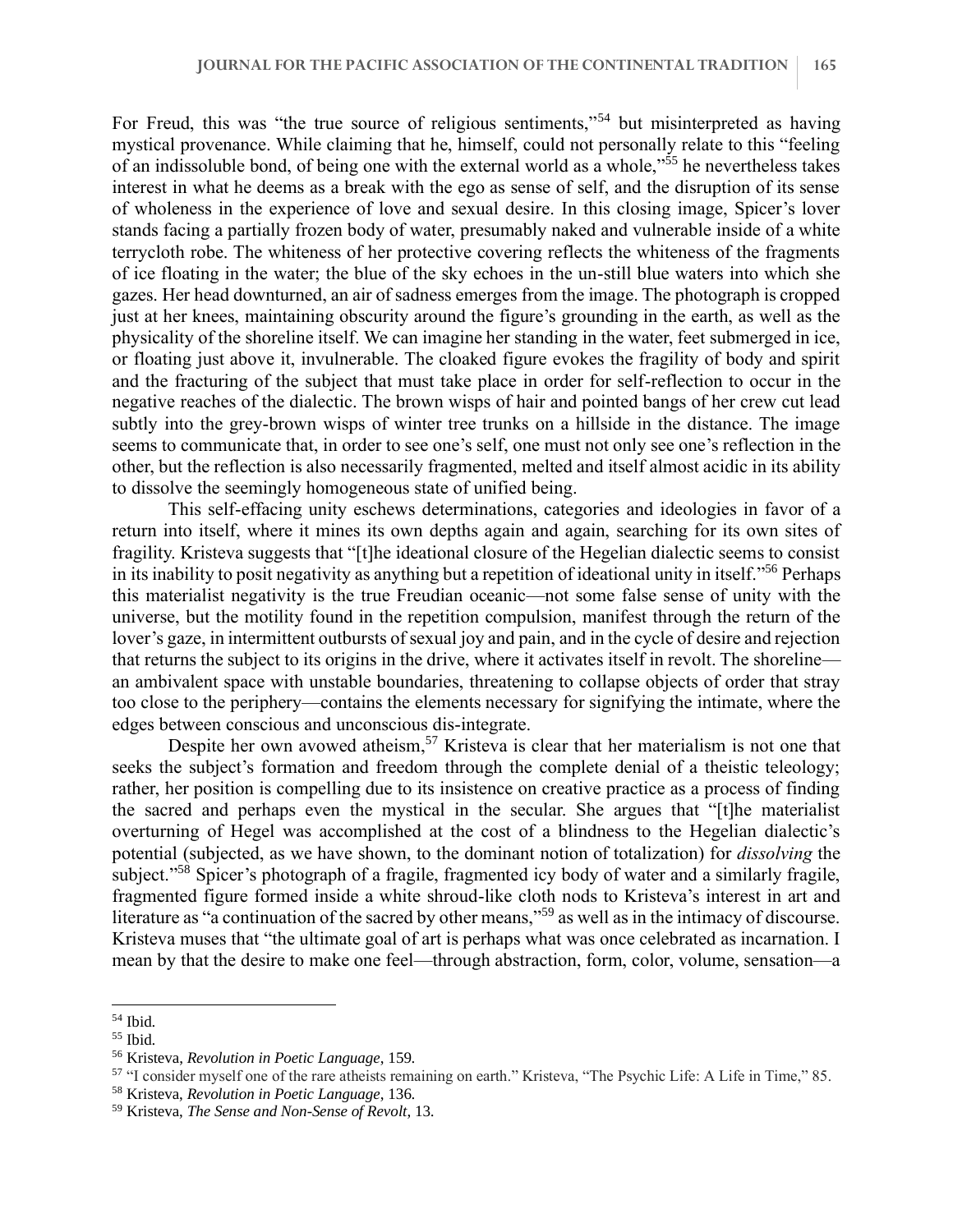#### **166 K. MOSCOVITCH**

real experience."<sup>60</sup> Spicer's icy image is tender in its paradoxical co-presentation of warmth and coldness, hardness and softness. It is both a shared space between photographer and lover, and an impenetrable space between subject and object, and between the subjects and their inner selves. Hegel's triplicity falls apart in the face of the Lacanian Real—that which resists symbolization, language and logic—without the ability to return to questioning and desire, which require an inherent lack or emptiness. Unity is not the goal, nor is it the answer, and having an experience of the Real is less about concretizing experience, and more about opening up the question of being and the impossibility of a true response, which nevertheless continues to take form in the subject in process. Kristeva asserts, "What Hegel does not envisage is the moment the One is *shattered* in a return of Repulsion onto itself, which is to say, a turning against its own potential power for positing and multiplying the One."<sup>61</sup> The subject, as answer to the Real, is an impossibility in its constant dissolution into the liquidity of itself, and this final image operates as a potent metaphor for the negativity of the dialectic, elusive even to Hegel himself.



Figure 4

<sup>60</sup> Ibid., 11.

<sup>61</sup> Kristeva, *Revolution in Poetic Language*, 159.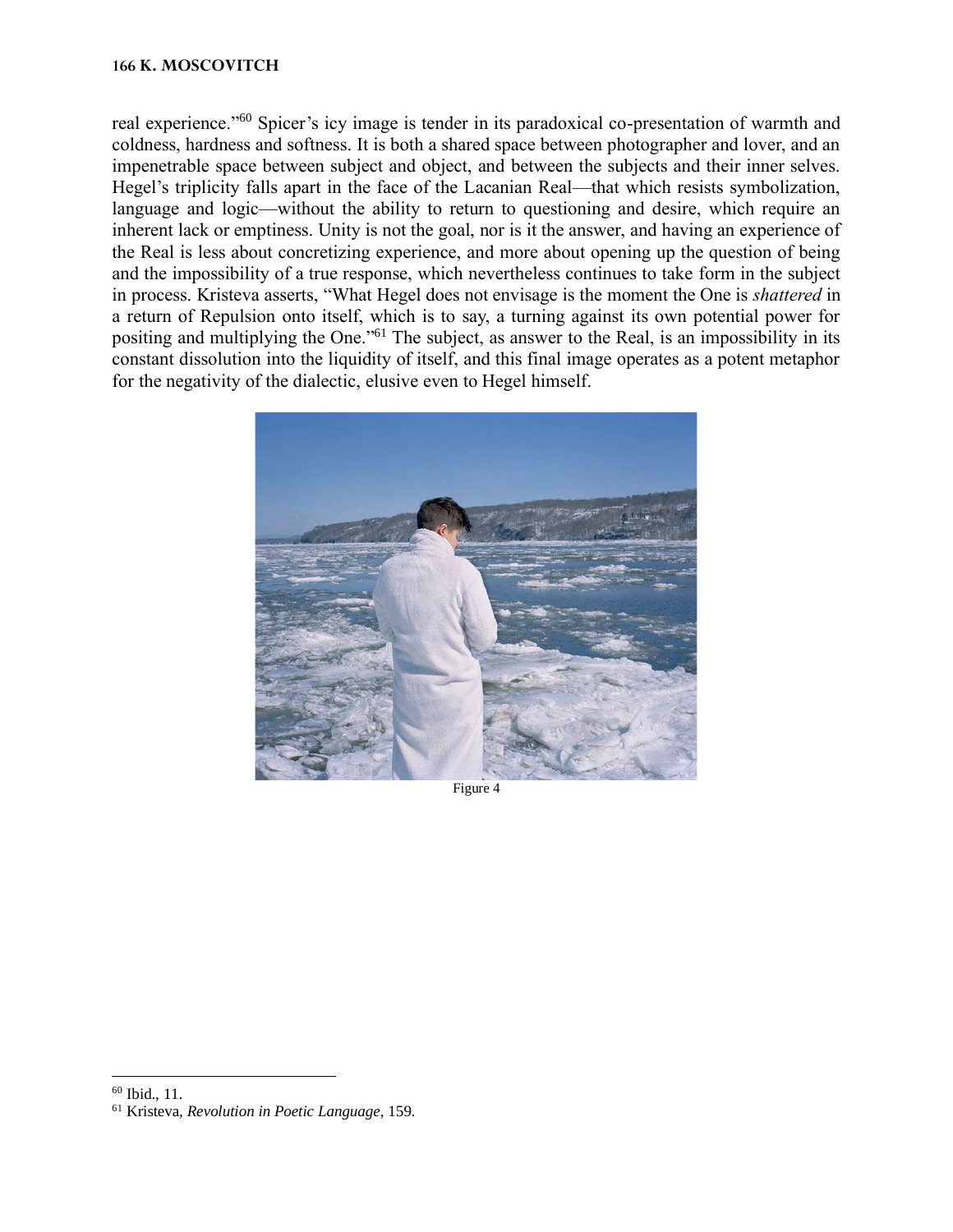## **References**

Bloom, Stanley, and Jeanette Spicer. "Body Intimacy in 'Sea(See)' by Jeanette Spicer  $\sim$  Velvet Eyes." *Velvet Eyes*, November 4, 2018. [https://velveteyes.net/features/jeanette-spicer/.](https://velveteyes.net/features/jeanette-spicer/)

Freud, Sigmund. "Civilization and Its Discontents." Essay. In *The Freud Reader*, edited by Peter Gay, 722-73. New York, NY: Norton, 1999.

Hegel, Georg Wilhelm Friedrich. *Georg Wilhelm Friedrich Hegel: The Phenomenology of Spirit*. Edited and translated by Terry P. Pinkard. Cambridge University Press, 2018.

—. *The Logic of Hegel*. Translated by William Wallace. 2nd ed. Oxford, UK: Clarendon Press, 1892.

Irigaray, Luce. "When These Lips Speak Together." Essay. In *This Sex Which Is Not One*, translated by Catherine Porter and Carolyn Burke, 205-18. Ithaca, NY: Cornell University Press, 1985.

Kramer, Sina. "On negativity in *Revolution in Poetic Language*." *Continental Philosophy Review* 46, no. 3 (2013): 465–79. https://doi.org/10.1007/s11007-013-9272-y.

Kristeva, Julia. *The Sense and Non-Sense of Revolt: The Powers and Limits of Psychoanalysis*. New York, NY: Columbia University Press, 2002.

—. "Intimate Revolt: The Future of the Culture of Revolt, The Life of the Mind, and the Species." *The International Journal of Baudrillard Studies* 3, no. 1, (January 2006).

—. *Intimate Revolt: The Powers and Limits of Psychoanalysis*. New York, NY: Columbia University Press, 2002.

—. *Revolution in Poetic Language*. Translated by Margaret Waller. New York, NY: Columbia University Press, 2006.

—. "The Psychic Life: A Life in Time: Psychoanalysis and Culture." *Journal of French and Francophone Philosophy* 26, no. 2 (2018): 81–90.

Kristeva, Julia, and Philippe Petit. *Revolt, She Said: An Interview by Philippe Petit*. Los Angeles, CA: Semiotext(e), 2002.

Lauer, Christopher. *Intimacy - A Dialectical Study*. London: Bloomsbury Publishing Plc, 2016.

"Lesbian Art and Poetry." *WMN*, 28 Dec. 2020, [www.wmnzine.com/.](http://www.wmnzine.com/)

Miller, Jacques-Alain. "Extimity." The Symptom 9. Lacanian Ink, June 20, 2008. [http://www.lacan.com/symptom/extimity.html.](http://www.lacan.com/symptom/extimity.html)